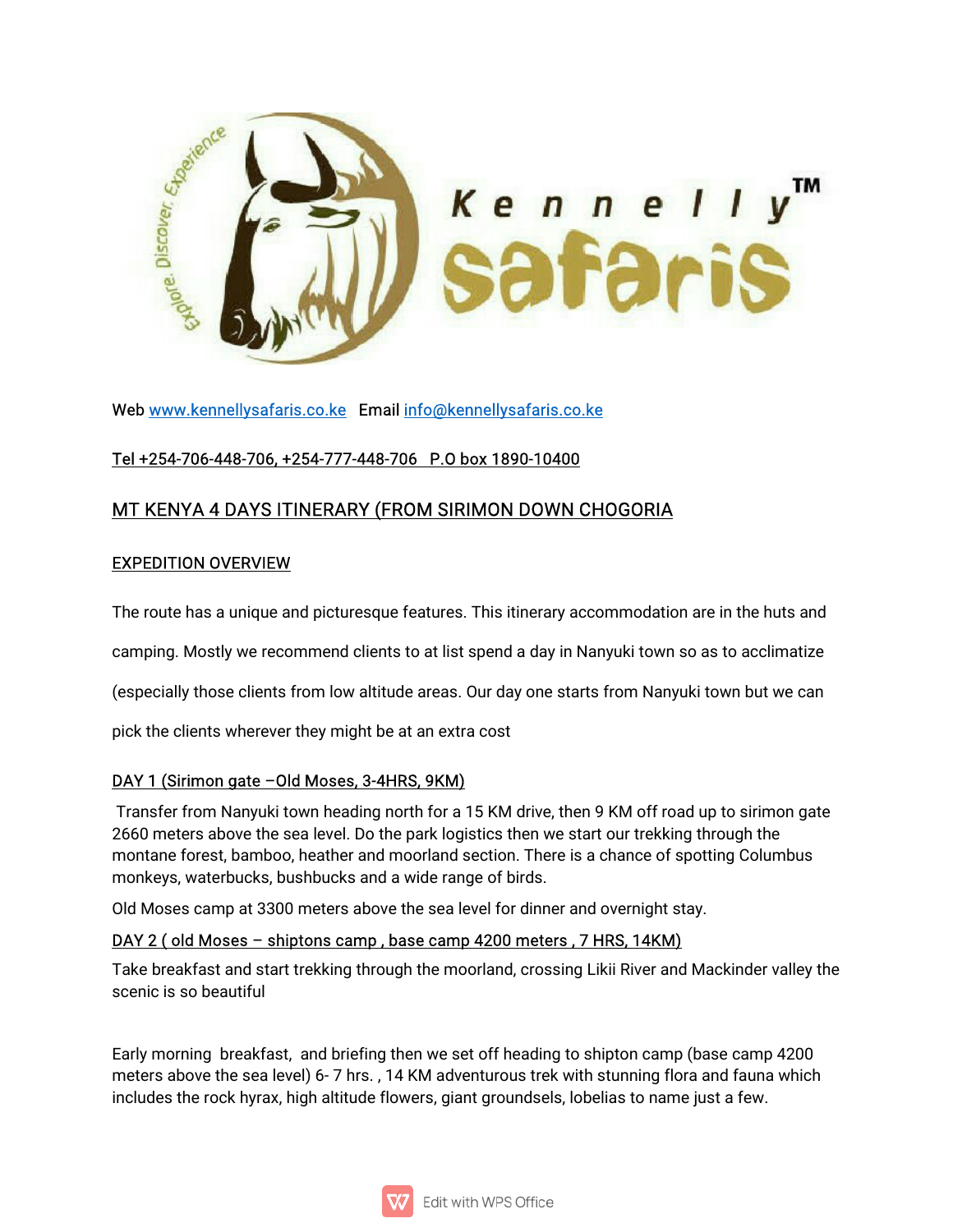An overnight stay and preparing ourselves for attempting the summit the following day.

### DAY 3 (Shipton- pt Lenanan 4985m, 3-4 HRS)

Wake up early in the morning at 3.00 AM, have a light breakfast then start attempting the summit so as to catch Africa's sunrise. If lucky we can be able to see Mt Kilimanjaro from the horizon. Then descend to Mintos hut for another full breakfast. Take a rest, lunch on the way heading straight to Chogoria Banda's where one can enjoy hot shower, dinner and an overnight.

## DAY 4 (From Banda's back to Nanyuki)

Breakfast then catch the transfer back to Nanyuki or any other destination

### INCLUDED

-All park fees and government taxes.

-Accommodation either huts or tent while at the mountain

Services.

-Transport from Nanyuki town to sirimon gate, from chogoria banda and back to Nanyuki town (but we can arrange transfers to any destination at an extra cost).

-Three meals per day while at the mountain (standard continental menu).

-Services of a professional mountain guides, porters and cooks to accompany you throughout your expedition.

EXCLUDED

-Tips and gratuity.

-Laundry.

-Personal items.

- Travel insurance (please confirm you are covered to hike above 3000-5000 meters above the sea level).

-International flights.

-visa to Kenya.

-Any other extras not detailed in the above itinerary.

### REQUIRMENTS

-Good pair of hiking boot.

-Zero degree (F) sleeping bag, NB But we can provide at an added cost...

-Sun screen lotion.

-Gloves or mittens

-.Bandana or Buff.

-Sleeping pads (but we can also provide at an extra cost).

-Head torch.